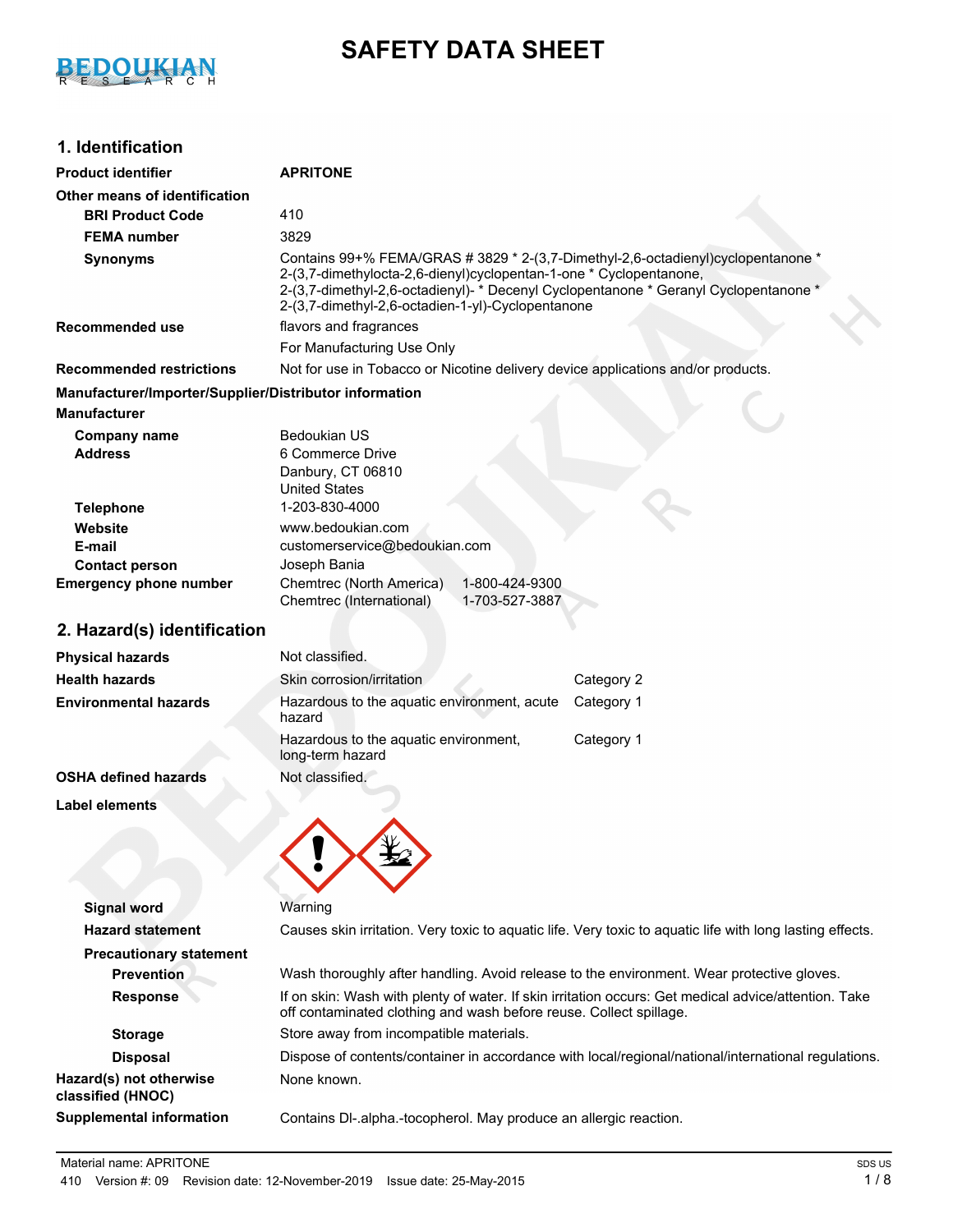## **3. Composition/information on ingredients**

#### **Substances**

| งนมจเดแบบอ                                                                   |                                                                                                                                                                        |                   |       |  |  |
|------------------------------------------------------------------------------|------------------------------------------------------------------------------------------------------------------------------------------------------------------------|-------------------|-------|--|--|
| <b>Chemical name</b>                                                         | Common name and synonyms                                                                                                                                               | <b>CAS number</b> | %     |  |  |
| 2-(3,7-Dimethylocta-2,6-dienyl)cycl<br>opentan-1-one                         | Cyclopentanone,<br>2-(3,7-dimethyl-2,6-octadienyl)-<br>Decenyl Cyclopentanone<br>Geranyl Cyclopentanone                                                                | 68133-79-9        | 99.65 |  |  |
| DI-.alpha.-tocopherol                                                        |                                                                                                                                                                        | 10191-41-0        | 0.1   |  |  |
| beta-Damascone                                                               | 2-Buten-1-one.<br>1-(2,6,6-trimethyl-1-cyclohexen-1-yl)-,<br>(2E)-                                                                                                     | 23726-91-2        | 0.05  |  |  |
| Other components below reportable levels                                     |                                                                                                                                                                        |                   | 0.2   |  |  |
|                                                                              | *Designates that a specific chemical identity and/or percentage of composition has been withheld as a trade secret.                                                    |                   |       |  |  |
| 4. First-aid measures                                                        |                                                                                                                                                                        |                   |       |  |  |
| <b>Inhalation</b>                                                            | Move to fresh air. Call a physician if symptoms develop or persist.                                                                                                    |                   |       |  |  |
| <b>Skin contact</b>                                                          | Remove contaminated clothing. Wash with plenty of soap and water. If skin irritation occurs: Get<br>medical advice/attention. Wash contaminated clothing before reuse. |                   |       |  |  |
| Eye contact                                                                  | Rinse with water. Get medical attention if irritation develops and persists.                                                                                           |                   |       |  |  |
| Ingestion                                                                    | Rinse mouth. Get medical attention if symptoms occur.                                                                                                                  |                   |       |  |  |
| <b>Most important</b><br>symptoms/effects, acute and<br>delayed              | Skin irritation. May cause redness and pain.                                                                                                                           |                   |       |  |  |
| Indication of immediate<br>medical attention and special<br>treatment needed | Provide general supportive measures and treat symptomatically. Keep victim under observation.<br>Symptoms may be delayed.                                              |                   |       |  |  |
| <b>General information</b>                                                   | Ensure that medical personnel are aware of the material(s) involved, and take precautions to<br>protect themselves.                                                    |                   |       |  |  |
| 5. Fire-fighting measures                                                    |                                                                                                                                                                        |                   |       |  |  |

| Suitable extinguishing media                                     | Water fog. Foam. Dry chemical powder. Carbon dioxide (CO2).                                   |
|------------------------------------------------------------------|-----------------------------------------------------------------------------------------------|
| Unsuitable extinguishing<br>media                                | Do not use water jet as an extinguisher, as this will spread the fire.                        |
| Specific hazards arising from<br>the chemical                    | During fire, gases hazardous to health may be formed.                                         |
| Special protective equipment<br>and precautions for firefighters | Self-contained breathing apparatus and full protective clothing must be worn in case of fire. |
| <b>Fire fighting</b><br>equipment/instructions                   | Move containers from fire area if you can do so without risk.                                 |
| <b>Specific methods</b>                                          | Use standard firefighting procedures and consider the hazards of other involved materials.    |
| <b>General fire hazards</b>                                      | No unusual fire or explosion hazards noted.                                                   |
| 6. Accidental release measures                                   |                                                                                               |

Keep unnecessary personnel away. Keep people away from and upwind of spill/leak. Wear appropriate protective equipment and clothing during clean-up. Do not touch damaged containers or spilled material unless wearing appropriate protective clothing. Ensure adequate ventilation. Local authorities should be advised if significant spillages cannot be contained. For personal protection, see section 8 of the SDS. **Personal precautions, protective equipment and emergency procedures** This product is miscible in water. Prevent product from entering drains. Large Spills: Stop the flow of material, if this is without risk. Dike the spilled material, where this is possible. Absorb in vermiculite, dry sand or earth and place into containers. Following product recovery, flush area with water. Small Spills: Wipe up with absorbent material (e.g. cloth, fleece). Clean surface thoroughly to remove residual contamination. Never return spills to original containers for re-use. For waste disposal, see section 13 of the SDS. **Methods and materials for containment and cleaning up**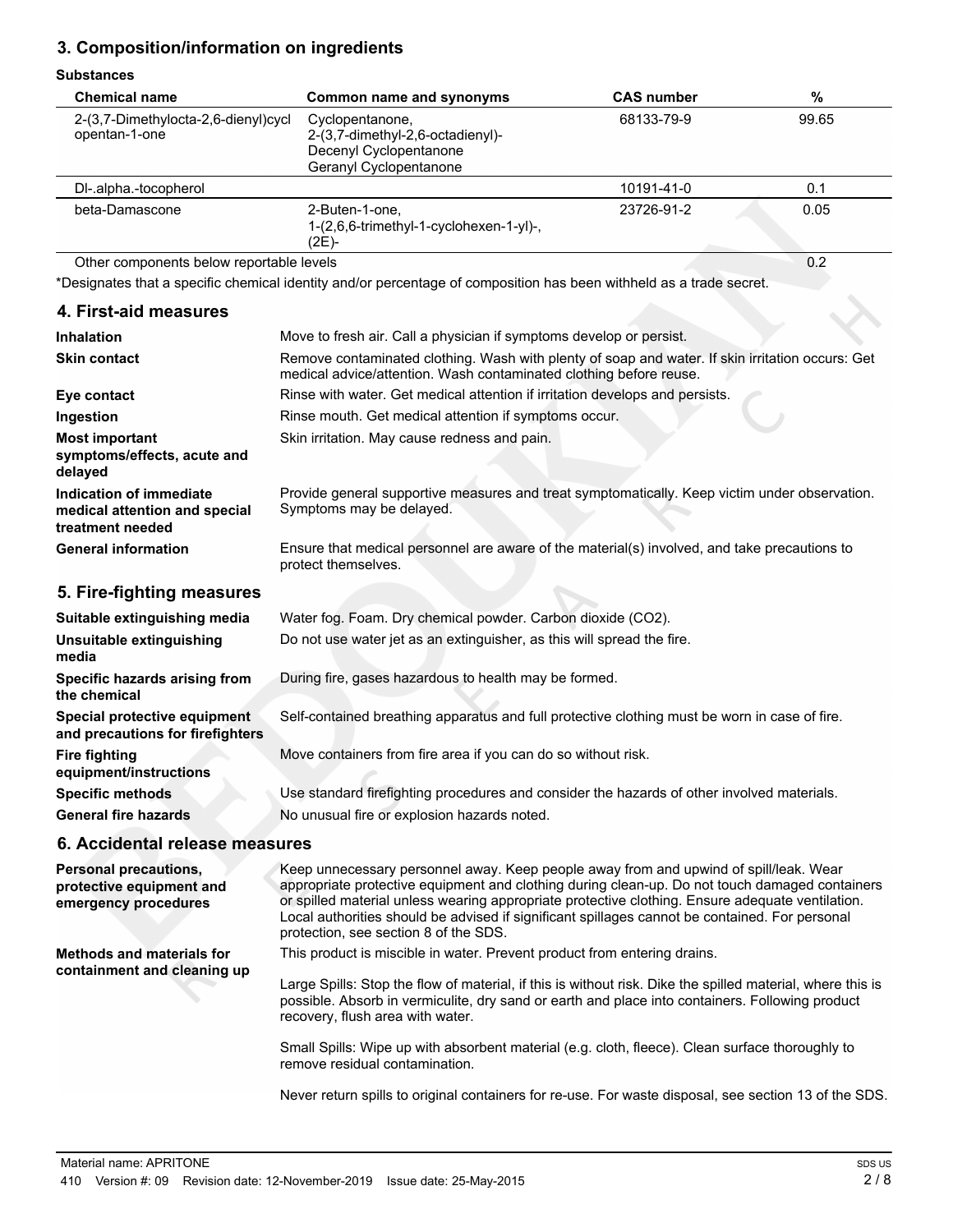Avoid release to the environment. Inform appropriate managerial or supervisory personnel of all environmental releases. Prevent further leakage or spillage if safe to do so. Avoid discharge into drains, water courses or onto the ground.

## **7. Handling and storage**

| <b>Precautions for safe handling</b> | Avoid contact with eyes, skin, and clothing. Provide adequate ventilation. Wear appropriate<br>personal protective equipment. Avoid release to the environment. Observe good industrial hygiene |
|--------------------------------------|-------------------------------------------------------------------------------------------------------------------------------------------------------------------------------------------------|
|                                      | practices.                                                                                                                                                                                      |
| Conditions for safe storage,         | Store in original tightly closed container. Store away from incompatible materials (see Section 10                                                                                              |

of the SDS). Recommended Packaging: Glass, Plastic, Aluminum or Phenolic Lined Steel. Store tightly sealed under inert gas in a cool, well-ventilated area. **including any incompatibilities**

#### **8. Exposure controls/personal protection**

| <b>Occupational exposure limits</b>                     | This substance has no PEL, TLV, or other recommended exposure limit.                                                                                                                                                                                                                                                                                                                                                                                               |  |  |  |
|---------------------------------------------------------|--------------------------------------------------------------------------------------------------------------------------------------------------------------------------------------------------------------------------------------------------------------------------------------------------------------------------------------------------------------------------------------------------------------------------------------------------------------------|--|--|--|
| <b>Biological limit values</b>                          | No biological exposure limits noted for the ingredient(s).                                                                                                                                                                                                                                                                                                                                                                                                         |  |  |  |
| Appropriate engineering<br>controls                     | Good general ventilation (typically 10 air changes per hour) should be used. Ventilation rates<br>should be matched to conditions. If applicable, use process enclosures, local exhaust ventilation,<br>or other engineering controls to maintain airborne levels below recommended exposure limits. If<br>exposure limits have not been established, maintain airborne levels to an acceptable level. Eye<br>wash fountain and emergency showers are recommended. |  |  |  |
|                                                         | Individual protection measures, such as personal protective equipment                                                                                                                                                                                                                                                                                                                                                                                              |  |  |  |
| <b>Eye/face protection</b>                              | Face shield is recommended. Wear safety glasses with side shields (or goggles).                                                                                                                                                                                                                                                                                                                                                                                    |  |  |  |
| <b>Skin protection</b><br><b>Hand protection</b>        | Wear appropriate chemical resistant gloves. Select suitable chemical resistant protective gloves<br>(EN 374) with a protective index 6 (>480min permeation time).                                                                                                                                                                                                                                                                                                  |  |  |  |
| Other                                                   | Wear appropriate chemical resistant clothing. Use of an impervious apron is recommended.                                                                                                                                                                                                                                                                                                                                                                           |  |  |  |
| <b>Respiratory protection</b><br><b>Thermal hazards</b> | In case of insufficient ventilation, wear suitable respiratory equipment.<br>Wear appropriate thermal protective clothing, when necessary.                                                                                                                                                                                                                                                                                                                         |  |  |  |
| <b>General hygiene</b><br>considerations                | Always observe good personal hygiene measures, such as washing after handling the material<br>and before eating, drinking, and/or smoking. Routinely wash work clothing and protective<br>equipment to remove contaminants.                                                                                                                                                                                                                                        |  |  |  |

# **9. Physical and chemical properties**

| Appearance                                   |                                                 |
|----------------------------------------------|-------------------------------------------------|
| <b>Physical state</b>                        | Liquid.                                         |
| Color                                        | Pale yellow                                     |
| Odor                                         | peach-apricot, with jasmine undertones.         |
| <b>Odor threshold</b>                        | Not available.                                  |
| рH                                           | Not available.                                  |
| Melting point/freezing point                 | Not available.                                  |
| Initial boiling point and boiling<br>range   | 569.3 °F (298.5 °C) OPPTS 830.7220 at ca. 1 atm |
| <b>Flash point</b>                           | 282 °F (139 °C) Closed Cup                      |
| <b>Evaporation rate</b>                      | Not available.                                  |
| <b>Flammability (solid, gas)</b>             | Not applicable.                                 |
| Upper/lower flammability or explosive limits |                                                 |
| <b>Flammability limit - lower</b><br>$(\%)$  | Not available.                                  |
| <b>Flammability limit - upper</b><br>$(\%)$  | Not available.                                  |
| Explosive limit - lower (%)                  | Not available.                                  |
| Explosive limit - upper (%)                  | Not available.                                  |
| Vapor pressure                               | 786.5 Pa OECD 104 at 21.1 °C                    |
| Vapor density                                | 7.6 Relative to air; air = 1                    |
| <b>Relative density</b>                      | Not available.                                  |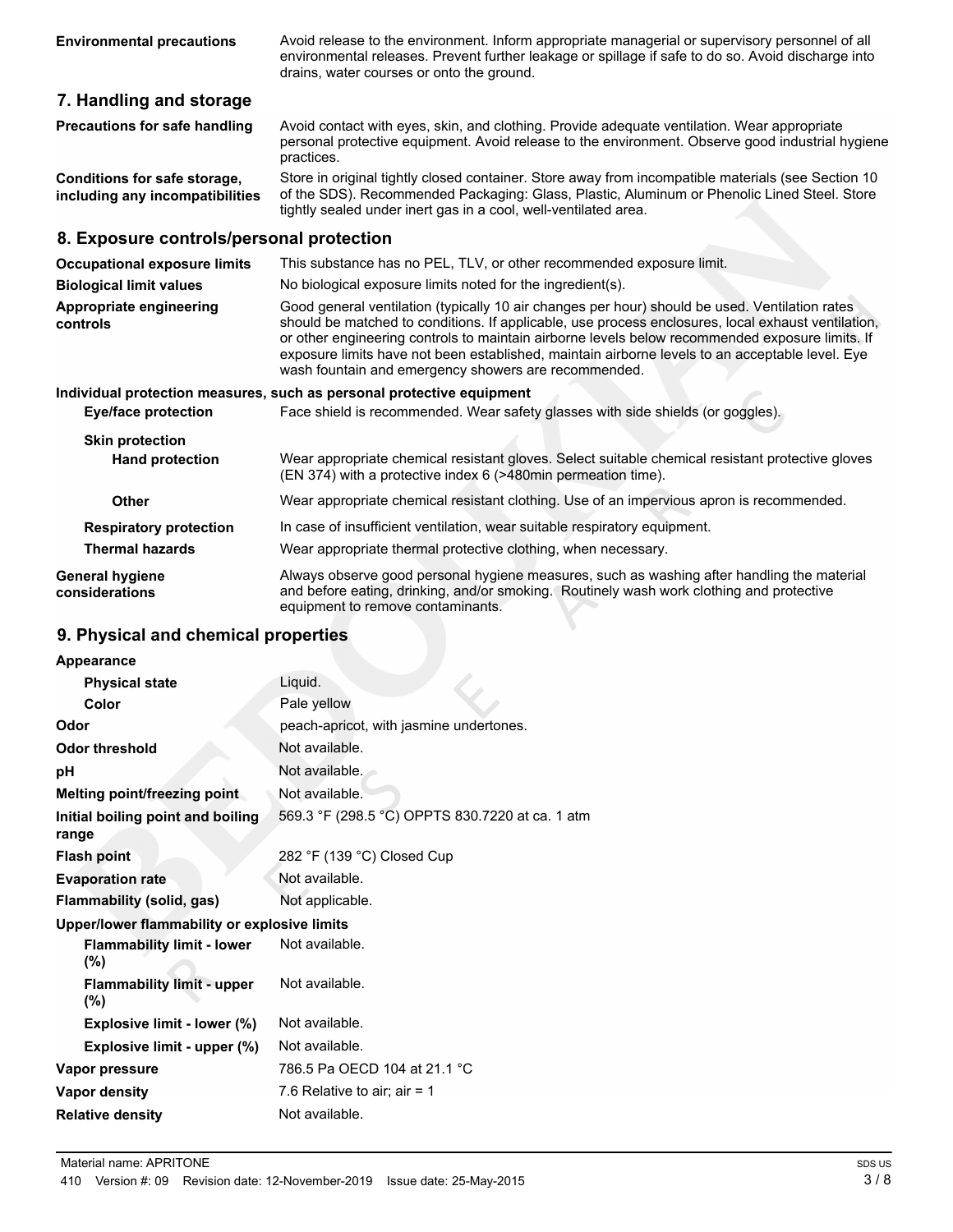| Solubility(ies)                                   |                                                                                                        |  |  |
|---------------------------------------------------|--------------------------------------------------------------------------------------------------------|--|--|
| Solubility (water)                                | 2.27 mg/l OPPTS 830.7840 at 20°C                                                                       |  |  |
| <b>Partition coefficient</b><br>(n-octanol/water) | 5.57 - 5.66 OECD 117 Result for similar material<br>2-(3,7-dimethyl-2,6-nonadien-1-yl)-Cyclopentanone. |  |  |
| <b>Auto-ignition temperature</b>                  | 502 °F (261 °C) ASTM E659                                                                              |  |  |
| <b>Decomposition temperature</b>                  | Not available.                                                                                         |  |  |
| <b>Viscosity</b>                                  | Not available.                                                                                         |  |  |
| <b>Other information</b>                          |                                                                                                        |  |  |
| <b>Density</b>                                    | $0.911 - 0.916$ g/cm3                                                                                  |  |  |
| <b>Explosive properties</b>                       | Not explosive.                                                                                         |  |  |
| <b>Flammability class</b>                         | Combustible IIIB estimated                                                                             |  |  |
| Molecular formula                                 | C15H24O                                                                                                |  |  |
| <b>Molecular weight</b>                           | 220.35                                                                                                 |  |  |
| <b>Oxidizing properties</b>                       | Not oxidizing.                                                                                         |  |  |
| <b>Specific gravity</b>                           | $0.911 - 0.916$ at 25°C                                                                                |  |  |
| 10. Stability and reactivity                      |                                                                                                        |  |  |
| <b>Reactivity</b>                                 | The product is stable and non-reactive under normal conditions of use, storage and transport.          |  |  |

| Reactivity                                   | The product is stable and non-reactive under normal conditions of use, storage and transport. |
|----------------------------------------------|-----------------------------------------------------------------------------------------------|
| <b>Chemical stability</b>                    | Material is stable under normal conditions.                                                   |
| <b>Possibility of hazardous</b><br>reactions | No dangerous reaction known under conditions of normal use.                                   |
| <b>Conditions to avoid</b>                   | Contact with incompatible materials.                                                          |
| Incompatible materials                       | Strong oxidizing agents.                                                                      |
| <b>Hazardous decomposition</b><br>products   | No hazardous decomposition products are known.                                                |

# **11. Toxicological information**

#### **Information on likely routes of exposure**

| <b>Inhalation</b>                                                                  | May cause allergy or asthma symptoms or breathing difficulties if inhaled. |
|------------------------------------------------------------------------------------|----------------------------------------------------------------------------|
| <b>Skin contact</b>                                                                | Causes skin irritation. May cause an allergic skin reaction.               |
| Eye contact                                                                        | Direct contact with eyes may cause temporary irritation.                   |
| Ingestion                                                                          | Expected to be a low ingestion hazard.                                     |
| Symptoms related to the<br>physical, chemical and<br>toxicological characteristics | Skin irritation. May cause redness and pain.                               |

#### **Information on toxicological effects**

| Acute toxicity  | Not known.     |                                                                                                     |
|-----------------|----------------|-----------------------------------------------------------------------------------------------------|
| <b>Product</b>  | <b>Species</b> | <b>Test Results</b>                                                                                 |
| <b>APRITONE</b> |                |                                                                                                     |
| <b>Acute</b>    |                |                                                                                                     |
| <b>Dermal</b>   |                |                                                                                                     |
| Liquid          |                |                                                                                                     |
| LD50            | Rabbit         | > 5000 mg/kg Result for similar material.<br>2-(3,7-dimethyl-2,6-nonadien-1-yl)-Cyclope<br>ntanone. |
| Oral            |                |                                                                                                     |
| Liquid          |                |                                                                                                     |
| LD50            | Rat            | > 5000 mg/kg                                                                                        |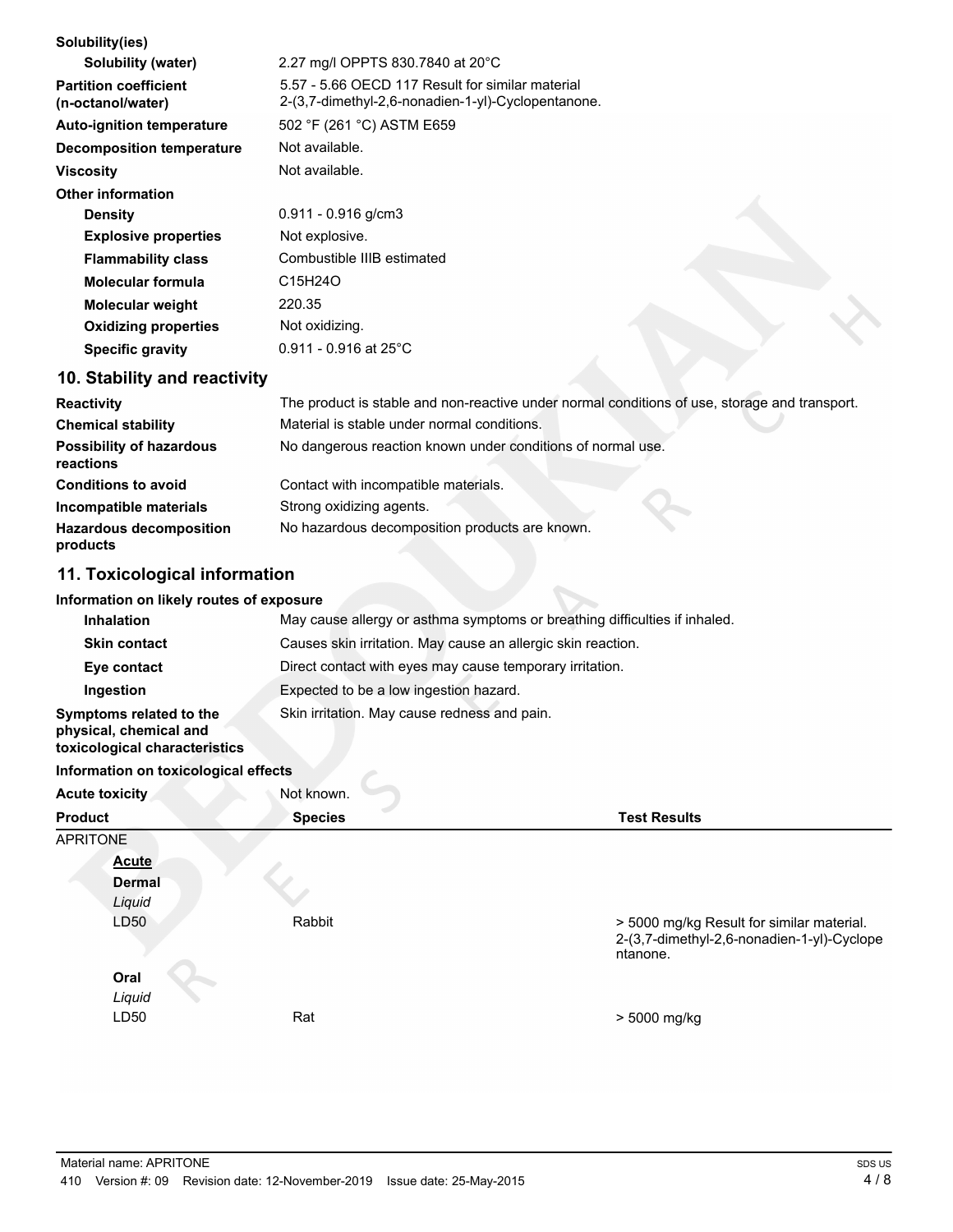| <b>Components</b>                                                 | <b>Species</b>                                                               | <b>Test Results</b>                                                                                                   |  |  |  |
|-------------------------------------------------------------------|------------------------------------------------------------------------------|-----------------------------------------------------------------------------------------------------------------------|--|--|--|
| 2-(3,7-Dimethylocta-2,6-dienyl)cyclopentan-1-one (CAS 68133-79-9) |                                                                              |                                                                                                                       |  |  |  |
| <b>Acute</b>                                                      |                                                                              |                                                                                                                       |  |  |  |
| Oral                                                              |                                                                              |                                                                                                                       |  |  |  |
| Liquid<br>LD50                                                    | Rat                                                                          | > 5000 mg/kg                                                                                                          |  |  |  |
|                                                                   |                                                                              |                                                                                                                       |  |  |  |
| beta-Damascone (CAS 23726-91-2)<br><b>Acute</b>                   |                                                                              |                                                                                                                       |  |  |  |
| <b>Dermal</b>                                                     |                                                                              |                                                                                                                       |  |  |  |
| Liquid                                                            |                                                                              |                                                                                                                       |  |  |  |
| LD50                                                              | Rabbit                                                                       | > 2000 mg/kg Result for beta-Damascone<br>50% in Triethyl citrate.                                                    |  |  |  |
| Oral                                                              |                                                                              |                                                                                                                       |  |  |  |
| Liquid                                                            |                                                                              |                                                                                                                       |  |  |  |
| LD50                                                              | Rat                                                                          | 2920 mg/kg                                                                                                            |  |  |  |
|                                                                   | * Estimates for product may be based on additional component data not shown. |                                                                                                                       |  |  |  |
| <b>Skin corrosion/irritation</b>                                  | Causes skin irritation.                                                      |                                                                                                                       |  |  |  |
| Serious eye damage/eye                                            | Direct contact with eyes may cause temporary irritation.                     |                                                                                                                       |  |  |  |
| irritation                                                        |                                                                              |                                                                                                                       |  |  |  |
| <b>Irritation Corrosion - Eye</b><br><b>APRITONE</b>              |                                                                              | 100 % USEPA OPPTS 870.2400, Result for similar material                                                               |  |  |  |
|                                                                   |                                                                              | 2-(3,7-dimethyl-2,6-nonadien-1-yl)-Cyclopentanone.                                                                    |  |  |  |
|                                                                   |                                                                              | Result: No observed effects.                                                                                          |  |  |  |
|                                                                   |                                                                              | Species: Rabbit<br>Organ: Eye                                                                                         |  |  |  |
|                                                                   |                                                                              | <b>Observation Period: 72 hours</b>                                                                                   |  |  |  |
|                                                                   |                                                                              | Notes: BRI study                                                                                                      |  |  |  |
| Respiratory or skin sensitization                                 |                                                                              |                                                                                                                       |  |  |  |
| <b>Respiratory sensitization</b><br><b>Skin sensitization</b>     | Not a respiratory sensitizer.                                                |                                                                                                                       |  |  |  |
| <b>Germ cell mutagenicity</b>                                     | This product is not expected to cause skin sensitization.                    | No data available to indicate product or any components present at greater than 0.1% are                              |  |  |  |
|                                                                   | mutagenic or genotoxic.                                                      |                                                                                                                       |  |  |  |
| Germ cell mutagenicity: Ames test                                 |                                                                              |                                                                                                                       |  |  |  |
| <b>APRITONE</b>                                                   |                                                                              | OECD 471, Strain WP2uvrA with and without metabolic<br>activation. Vehicle DMSO.                                      |  |  |  |
|                                                                   |                                                                              | Result: Not mutagenic.                                                                                                |  |  |  |
|                                                                   |                                                                              | Species: Escherichia coli                                                                                             |  |  |  |
|                                                                   |                                                                              | OECD 471, Strains TA 98, TA 100, TA 1535, and TA 1537<br>with and without metabolic activation. Vehicle DMSO.         |  |  |  |
|                                                                   |                                                                              | Result: Not mutagenic.                                                                                                |  |  |  |
| beta-Damascone                                                    |                                                                              | Species: Salmonella typhimurium<br>< 250 µg/plate, Strains TA 98 and TA 1537 with and without                         |  |  |  |
|                                                                   |                                                                              | metabolic activation. Vehicle DMSO. Result for similar                                                                |  |  |  |
|                                                                   |                                                                              | material alpha-Damascone.<br>Result: Not mutagenic.                                                                   |  |  |  |
|                                                                   |                                                                              | Species: Salmonella typhimurium                                                                                       |  |  |  |
|                                                                   |                                                                              | Notes: RIFM                                                                                                           |  |  |  |
|                                                                   |                                                                              | < 500 µg/plate, Strains TA 100 and TA 1535 with and without<br>metabolic activation. Vehicle DMSO. Result for similar |  |  |  |
|                                                                   |                                                                              | material alpha-Damascone.                                                                                             |  |  |  |
|                                                                   |                                                                              | Result: Not mutagenic.<br>Species: Salmonella typhimurium                                                             |  |  |  |
|                                                                   |                                                                              | Notes: RIFM                                                                                                           |  |  |  |
| Carcinogenicity                                                   | Not classifiable as to carcinogenicity to humans.                            |                                                                                                                       |  |  |  |
|                                                                   | IARC Monographs. Overall Evaluation of Carcinogenicity                       |                                                                                                                       |  |  |  |
| Not listed.                                                       | OSHA Specifically Regulated Substances (29 CFR 1910.1001-1050)               |                                                                                                                       |  |  |  |
| Not regulated.                                                    |                                                                              |                                                                                                                       |  |  |  |
|                                                                   |                                                                              |                                                                                                                       |  |  |  |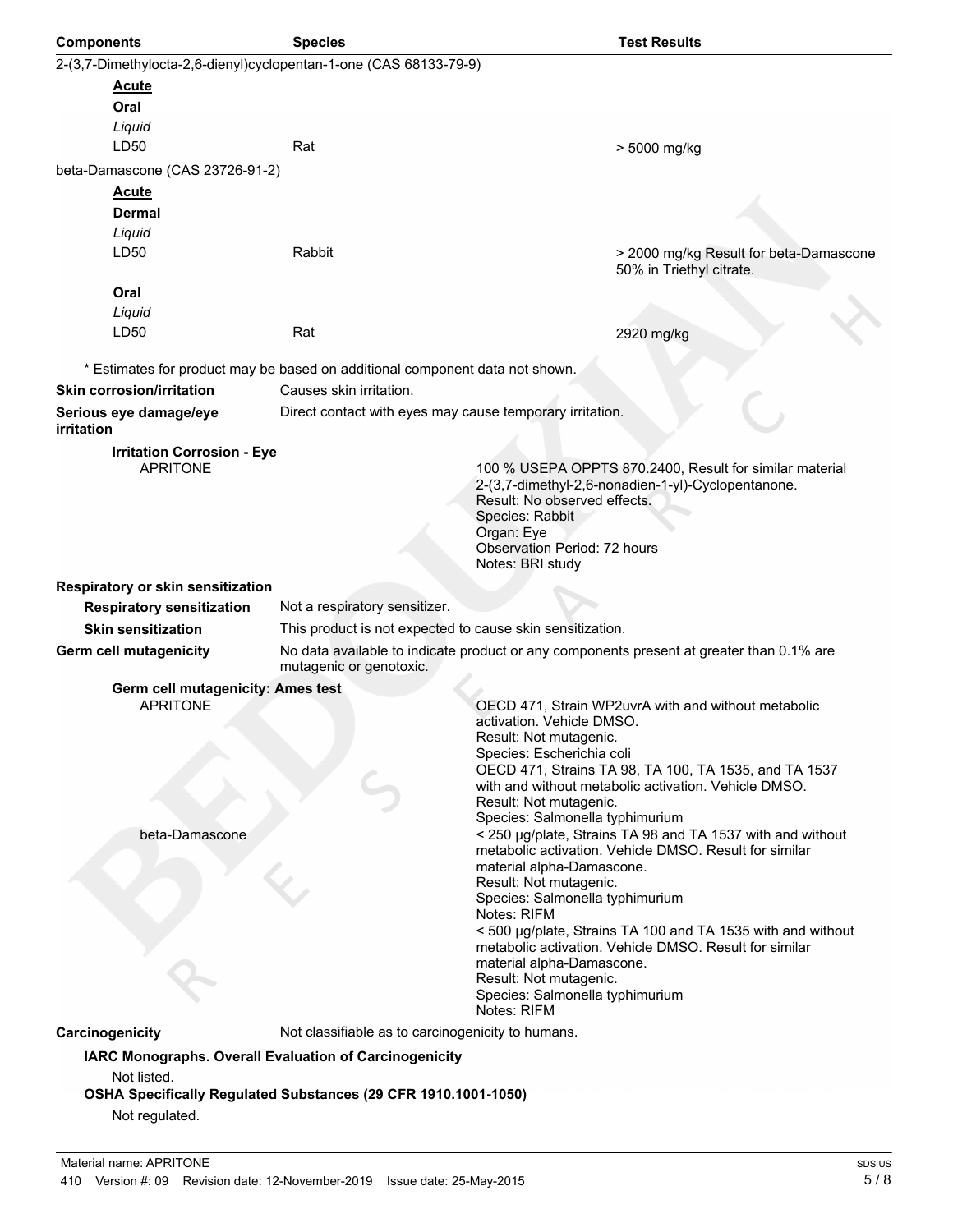| US. National Toxicology Program (NTP) Report on Carcinogens                                      |                                                                                                                                                                                            |                                                       |                                                                                   |                                                                                                                                                                                                        |
|--------------------------------------------------------------------------------------------------|--------------------------------------------------------------------------------------------------------------------------------------------------------------------------------------------|-------------------------------------------------------|-----------------------------------------------------------------------------------|--------------------------------------------------------------------------------------------------------------------------------------------------------------------------------------------------------|
| Not listed.<br><b>Reproductive toxicity</b>                                                      |                                                                                                                                                                                            |                                                       |                                                                                   |                                                                                                                                                                                                        |
| Specific target organ toxicity -<br>single exposure                                              | This product is not expected to cause reproductive or developmental effects.<br>Not classified.                                                                                            |                                                       |                                                                                   |                                                                                                                                                                                                        |
| Specific target organ toxicity -<br>repeated exposure                                            | Not classified.                                                                                                                                                                            |                                                       |                                                                                   |                                                                                                                                                                                                        |
| <b>Aspiration hazard</b>                                                                         |                                                                                                                                                                                            | Not an aspiration hazard.                             |                                                                                   |                                                                                                                                                                                                        |
| <b>Further information</b>                                                                       |                                                                                                                                                                                            |                                                       | May cause allergic respiratory and skin reactions.                                |                                                                                                                                                                                                        |
| 12. Ecological information                                                                       |                                                                                                                                                                                            |                                                       |                                                                                   |                                                                                                                                                                                                        |
| <b>Ecotoxicity</b>                                                                               |                                                                                                                                                                                            | Very toxic to aquatic life with long lasting effects. |                                                                                   |                                                                                                                                                                                                        |
| <b>Product</b>                                                                                   |                                                                                                                                                                                            | <b>Species</b>                                        |                                                                                   | <b>Test Results</b>                                                                                                                                                                                    |
| <b>APRITONE</b>                                                                                  |                                                                                                                                                                                            |                                                       |                                                                                   |                                                                                                                                                                                                        |
| <b>Aquatic</b><br>Acute                                                                          |                                                                                                                                                                                            |                                                       |                                                                                   |                                                                                                                                                                                                        |
| Algae                                                                                            | EC50                                                                                                                                                                                       | Algae                                                 |                                                                                   | 2.94 mg/l, 72 hr OECD 201                                                                                                                                                                              |
| Crustacea                                                                                        | <b>EC50</b>                                                                                                                                                                                | Daphnia                                               |                                                                                   | 0.677 mg/l, 48 hr OECD 202                                                                                                                                                                             |
|                                                                                                  |                                                                                                                                                                                            |                                                       |                                                                                   |                                                                                                                                                                                                        |
| * Estimates for product may be based on additional component data not shown.                     |                                                                                                                                                                                            |                                                       |                                                                                   |                                                                                                                                                                                                        |
| Persistence and degradability                                                                    |                                                                                                                                                                                            | The product is readily biodegradable.                 |                                                                                   |                                                                                                                                                                                                        |
| <b>Biodegradability</b><br>Percent degradation (Aerobic biodegradation-ready)<br><b>APRITONE</b> |                                                                                                                                                                                            |                                                       | OECD 301B, 10-day criteria fulfilled.<br>Result: Readily biodegradable.           | Species: activated sludge (adaptation not specified)                                                                                                                                                   |
| <b>Bioaccumulative potential</b>                                                                 |                                                                                                                                                                                            |                                                       |                                                                                   |                                                                                                                                                                                                        |
| Partition coefficient n-octanol / water (log Kow)<br><b>APRITONE</b>                             |                                                                                                                                                                                            |                                                       | 5.57 - 5.66 OECD 117, Result for similar material                                 |                                                                                                                                                                                                        |
| beta-Damascone                                                                                   |                                                                                                                                                                                            |                                                       | USA.                                                                              | 2-(3,7-dimethyl-2,6-nonadien-1-yl)-Cyclopentanone.<br>4.424, US EPA. 2014. Estimation Programs Interface Suite™<br>for Microsoft® Windows, v 4.11. US EPA, Washington, DC,                             |
| <b>Mobility in soil</b>                                                                          | No data available.                                                                                                                                                                         |                                                       |                                                                                   |                                                                                                                                                                                                        |
| Other adverse effects                                                                            | No other adverse environmental effects (e.g. ozone depletion, photochemical ozone creation<br>potential, endocrine disruption, global warming potential) are expected from this component. |                                                       |                                                                                   |                                                                                                                                                                                                        |
| 13. Disposal considerations                                                                      |                                                                                                                                                                                            |                                                       |                                                                                   |                                                                                                                                                                                                        |
| <b>Disposal instructions</b>                                                                     |                                                                                                                                                                                            | local/regional/national/international regulations.    | with chemical or used container. Dispose of contents/container in accordance with | Collect and reclaim or dispose in sealed containers at licensed waste disposal site. Do not allow<br>this material to drain into sewers/water supplies. Do not contaminate ponds, waterways or ditches |
| <b>Local disposal regulations</b>                                                                |                                                                                                                                                                                            |                                                       | Dispose in accordance with all applicable regulations.                            |                                                                                                                                                                                                        |
| <b>Hazardous waste code</b>                                                                      | The waste code should be assigned in discussion between the user, the producer and the waste<br>disposal company.                                                                          |                                                       |                                                                                   |                                                                                                                                                                                                        |
| Waste from residues / unused<br>products                                                         | Disposal instructions).                                                                                                                                                                    |                                                       |                                                                                   | Dispose of in accordance with local regulations. Empty containers or liners may retain some<br>product residues. This material and its container must be disposed of in a safe manner (see:            |
| <b>Contaminated packaging</b>                                                                    | disposal.                                                                                                                                                                                  |                                                       |                                                                                   | Since emptied containers may retain product residue, follow label warnings even after container is<br>emptied. Empty containers should be taken to an approved waste handling site for recycling or    |
| 14. Transport information                                                                        |                                                                                                                                                                                            |                                                       |                                                                                   |                                                                                                                                                                                                        |

**DOT**

Not regulated as dangerous goods.

**IATA**

**UN number** UN3082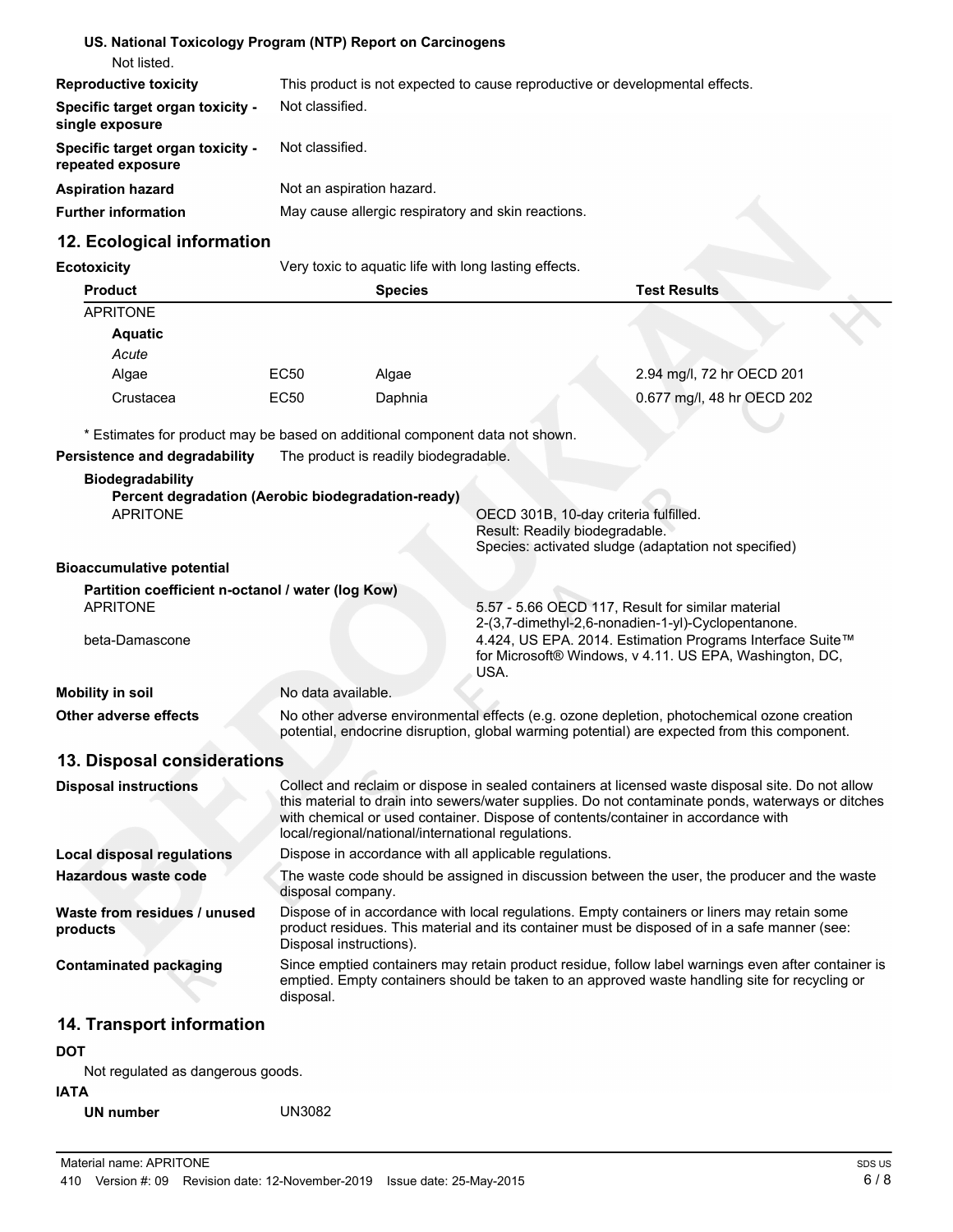| UN proper shipping name                                                               | Environmentally hazardous substance, liquid, n.o.s.<br>(2-(3,7-dimethyl-2,6-octadienyl)-Cyclopentanone) |
|---------------------------------------------------------------------------------------|---------------------------------------------------------------------------------------------------------|
| <b>Transport hazard class(es)</b>                                                     |                                                                                                         |
| <b>Class</b>                                                                          | 9                                                                                                       |
| <b>Subsidiary risk</b>                                                                |                                                                                                         |
| Packing group                                                                         | III                                                                                                     |
| <b>Environmental hazards</b>                                                          | No.                                                                                                     |
| <b>ERG Code</b>                                                                       | 9L                                                                                                      |
| <b>Other information</b>                                                              | Special precautions for user Read safety instructions, SDS and emergency procedures before handling.    |
| Passenger and cargo<br>aircraft                                                       | Allowed with restrictions.                                                                              |
| Cargo aircraft only                                                                   | Allowed with restrictions.                                                                              |
| <b>IMDG</b>                                                                           |                                                                                                         |
| <b>UN number</b>                                                                      | <b>UN3082</b>                                                                                           |
| UN proper shipping name                                                               | ENVIRONMENTALLY HAZARDOUS SUBSTANCE, LIQUID, N.O.S.<br>(2-(3,7-dimethyl-2,6-octadienyl)-Cyclopentanone) |
| Transport hazard class(es)                                                            |                                                                                                         |
| <b>Class</b>                                                                          | 9                                                                                                       |
| <b>Subsidiary risk</b>                                                                |                                                                                                         |
| Packing group                                                                         | $\mathbf{III}$                                                                                          |
| <b>Environmental hazards</b>                                                          |                                                                                                         |
| <b>Marine pollutant</b>                                                               | No.                                                                                                     |
| <b>EmS</b>                                                                            | $F-A, S-F$                                                                                              |
|                                                                                       | Special precautions for user Read safety instructions, SDS and emergency procedures before handling.    |
| Transport in bulk according to<br>Annex II of MARPOL 73/78 and<br>the <b>IBC</b> Code | Not established.                                                                                        |
| $-11122$                                                                              |                                                                                                         |

#### **IATA; IMDG**



# **15. Regulatory information**

**US federal regulations**

This product is a "Hazardous Chemical" as defined by the OSHA Hazard Communication Standard, 29 CFR 1910.1200.

#### **TSCA Section 12(b) Export Notification (40 CFR 707, Subpt. D)**

Not regulated. **CERCLA Hazardous Substance List (40 CFR 302.4)**

Not listed.

**SARA 304 Emergency release notification**

Not regulated.

**OSHA Specifically Regulated Substances (29 CFR 1910.1001-1050)**

Not regulated.

# **Superfund Amendments and Reauthorization Act of 1986 (SARA)**

**Hazard categories**

Immediate Hazard - Yes Delayed Hazard - No Fire Hazard - No Pressure Hazard - No Reactivity Hazard - No

# **SARA 302 Extremely hazardous substance**

Not listed.

 $\mathbb{R}^2$